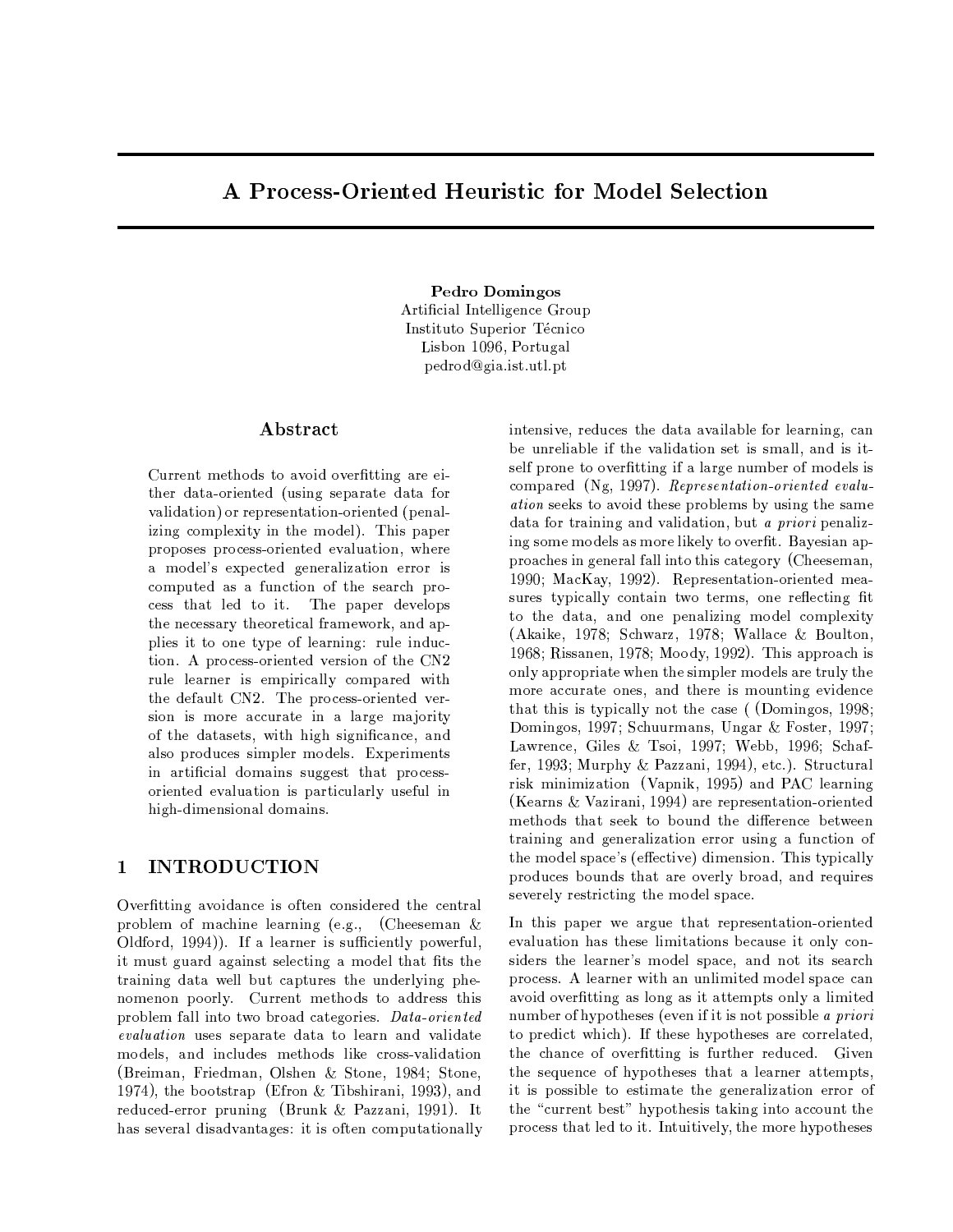

Figure 1: A simple example of an overfitting avoidance problem.

that have been attempted and the less correlated they are, the higher the generalization error we expect for a given training-set error. This paper begins to develop this approach, which we will call process-oriented eval*uation* (POE for short). The basic theoretical framework is presented, and then applied to the standard "separate and conquer" rule induction process (Clark & Niblett, 1989). An empirical study demonstrates the effectiveness of POE. The paper concludes with sections on related and future work.

### PROCESS-ORIENTED  $\overline{2}$ **EVALUATION**

Consider the simplest example of an overfitting avoidance problem, in a classification context. Suppose learner  $L_1$  consists of drawing one hypothesis at random from some model space and returning it, and learner  $L_2$  consists of drawing two hypotheses at random (independently) from the same model space as  $L_1$ , and returning the one with lowest error on a training sample  $S$ . This situation is shown schematically in Figure 1. Let  $h_1$  be the hypothesis returned by  $L_1$ ,  $h_2$  the hypothesis returned by  $L_2$ , *n* the number of examples in S, and  $e_i$  the number of examples  $h_i$  misclassifies. The goal is to choose the hypothesis with lowest true error  $\epsilon_i$  (i.e.,  $\epsilon_i$  is the probability of  $h_i$ misclassifying an example, given the true example distribution). Suppose  $n = 100$ ,  $e_1 = 12$ , and  $e_2 = 11$ . Should we prefer  $h_1$  or  $h_2$ ? According to the maximum likelihood principle (DeGroot, 1986),  $\hat{\epsilon}_1 = 0.12$  and  $\hat{\epsilon}_2 = 0.11$ , so  $h_2$  should be chosen. Assuming the two hypotheses have the same complexity or prior probability, representation-oriented evaluation would give the same answer. However,  $L_2$  had two opportunities to draw a hypothesis with low training error, and so the probability of  $e_2$  being low merely by chance is higher than for  $e_1$ . Thus  $h_2$  may in fact have a higher true error rate than  $h_1$ .

This notion can be quantified. If a hypothesis  $h$ 's true error rate is  $\epsilon$  and S consists of n independently drawn examples, the number of errors  $e$  committed by  $h$  on  $S$  is a binomially distributed variable with parameters *n* and  $\epsilon$ :

$$
p(e|n, \epsilon) = b(e|n, \epsilon) = {n \choose \epsilon} \epsilon^e (1-\epsilon)^{n-\epsilon} \qquad (1)
$$

Let  $B(e|n, \epsilon)$  be the probability that the number of errors is greater than  $e$ :

$$
B(e|n, \epsilon) = \sum_{i=e+1}^{n} b(e|n, \epsilon)
$$
 (2)

Notice that this notation is the opposite of the usual notation for a cumulative distribution function (i.e.,  $B(e|n, \epsilon) = 1 - \text{Binomial}_c df(e|n, \epsilon)$ . It will be more convenient for what follows.

The probability of  $h_1$  misclassifying  $e_1$  examples is  $p(e_1|n, \epsilon_1) = b(e_1|n, \epsilon_1)$ . This can be used with Bayes's theorem to compute the expected value of  $\epsilon_1$  given n and  $e_1$ ,  $E[\epsilon_1|n, \epsilon_1]$ . By finding a similar expression for  $p(e_2|n, \epsilon_2)$ , we can compute  $E[\epsilon_2|n, \epsilon_2]$  and choose the hypothesis with lowest expected error. Let the two hypotheses drawn by  $L_2$  be  $h_{2,1}$  and  $h_{2,2}$  (with true errors  $\epsilon_{2,1}$  and  $\epsilon_{2,2}$  respectively, and numbers of training errors  $e_{2,1}$  and  $e_{2,2}$ ). From these,  $L_2$  chooses the one with lowest training error (i.e.,  $h_2 = h_{2,j}$ , where  $j = \operatorname{argmin}_{i \in 1,2} e_{2,i}$ . Then the probability of  $L_2$  returning a hypothesis  $h_2$  that misclassifies  $e_2$  training examples is the probability that  $h_{2,1}$  misclassifies  $e_2$ training examples and  $h_{2,2}$  misclassifies more, or viceversa, or both  $h_{2,1}$  and  $h_{2,2}$  misclassify  $e_2$  examples:

$$
p(e_2|n, \epsilon_2) = b(e_2|n, \epsilon_{2,1})B(e_2|n, \epsilon_{2,2})
$$
  
+B(e\_2|n, \epsilon\_{2,1})b(e\_2|n, \epsilon\_{2,2})  
+ b(e\_2|n, \epsilon\_{2,1})b(e\_2|n, \epsilon\_{2,2}) (3)

Our goal is to use this equation to compute the expected value of  $\epsilon_2$ . We are hindered by the fact that in addition to  $\epsilon_2$  (whether it is  $\epsilon_{2,1}$  or  $\epsilon_{2,2}$ ) the equation contains another unknown parameter (whichever  $\epsilon_{2,i}$  is not  $\epsilon_2$ ). Since we are not interested in  $\epsilon_{2,1}$  or  $\epsilon_{2,2}$  per se, but only in the effect on  $\epsilon_2$  of trying two hypotheses instead of of one, we propose the following heuristic: assume that  $\epsilon_{2,1} = \epsilon_{2,2} = \epsilon_2$ . This approximation will be good if  $\epsilon_{2,1}$  and  $\epsilon_{2,2}$  are similar, and poor if they are very different. However, this heuristic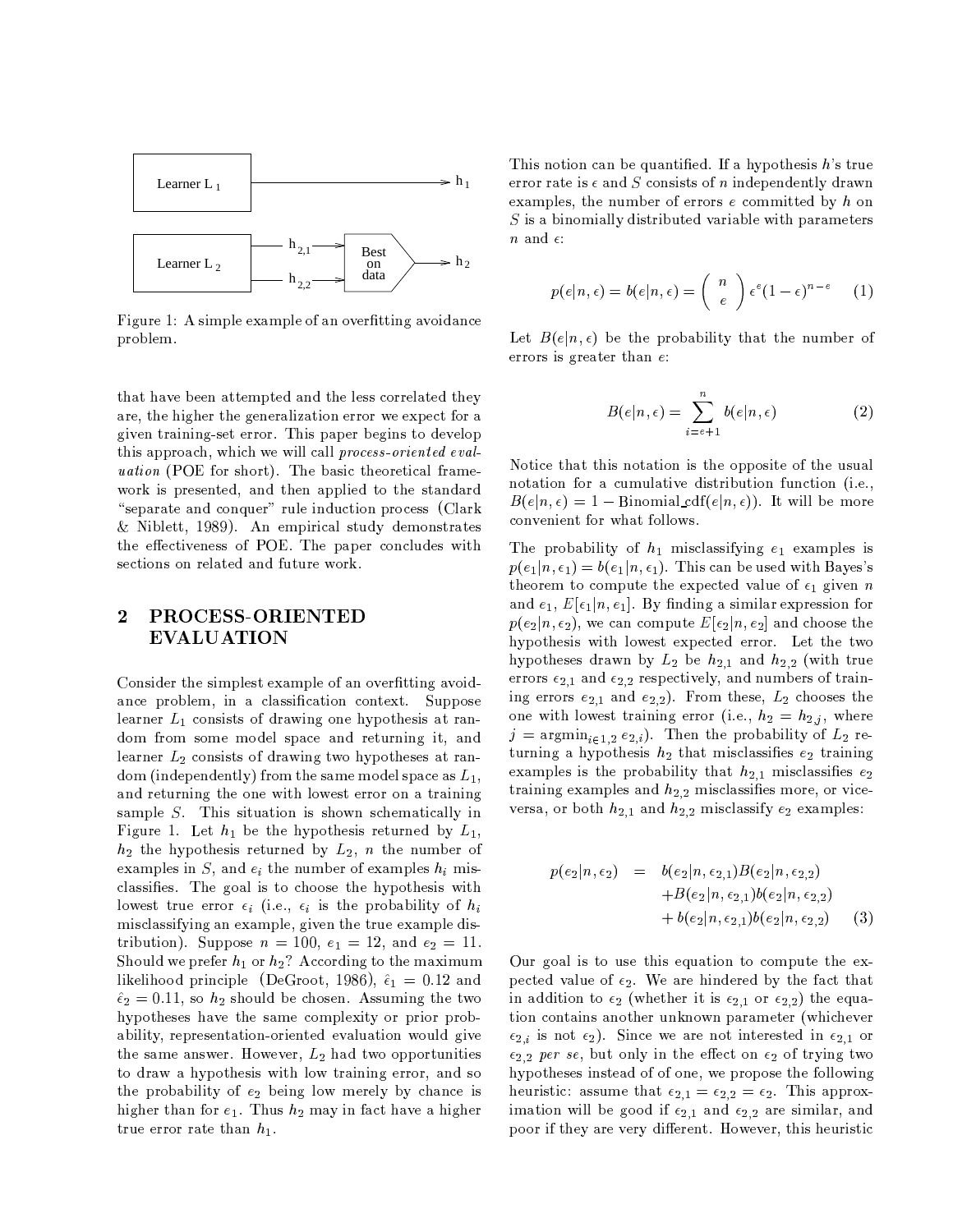may yield good results even in the latter case, because a close approximation of  $E[\epsilon_2|n, \epsilon_2]$  is not required; all that is required is that  $E[\epsilon_2|n, \epsilon_2] > E[\epsilon_1|n, \epsilon_1]$  iff  $\epsilon_2 > \epsilon_1$ , which is a much weaker condition (Domingos & Pazzani, 1997). If  $\epsilon_{2,1} = \epsilon_{2,2} = \epsilon_2$  Equation 3 becomes:

$$
p(e_2|n, \epsilon_2) = b(e_2|n, \epsilon_2)B(e_2|n, \epsilon_2) +B(e_2|n, \epsilon_2)b(e_2|n, \epsilon_2) +b(e_2|n, \epsilon_2)b(e_2|n, \epsilon_2) = [B(e_2|n, \epsilon_2) + b(e_2|n, \epsilon_2)]^2 -B^2(e_2|n, \epsilon_2) = B^2(e_2-1|n, \epsilon_2) - B^2(e_2|n, \epsilon_2)
$$
 (4)

Applying Bayes's theorem:

$$
p(\epsilon_2|n, \epsilon_2) \propto p(\epsilon_2)p(\epsilon_2|n, \epsilon_2) \tag{5}
$$

 $p(\epsilon_2)$  can be used to incorporate prior beliefs about the error rate of the hypotheses considered by  $L_2$ . Here it will simply be assumed uniform:<sup>1</sup>

$$
p(\epsilon_2|n, \epsilon_2) \propto p(\epsilon_2|n, \epsilon_2) \tag{6}
$$

The expected value of  $\epsilon_2$  can now be computed by integration:

$$
E[\epsilon_2|n, \epsilon_2] = \frac{\int_0^1 \epsilon_2 p(\epsilon_2|n, \epsilon_2) d\epsilon_2}{\int_0^1 p(\epsilon_2|n, \epsilon_2) d\epsilon_2}
$$
(7)

Doing this for  $e_2 = 11$ ,  $n = 100$  results in  $E[\epsilon_2 | n, \epsilon_2] =$ 0.134. A similar treatment for  $e_1$ , using  $e_1 = 12$ ,  $n =$ 100 and  $p(e_1|n, \epsilon_1) = b(e_1|n, \epsilon_1)$ , yields  $E[\epsilon_1|n, \epsilon_1] =$ 0.127. Thus the hypothesis output by  $L_1$  would be preferred, even though  $L_2$ 's has a lower training error.

Equation 4 can be readily generalized to a learner  $L_m$ that draws  $m$  hypotheses at random and chooses the one with lowest training error:

$$
p(\epsilon_m | n, e_m) \propto p(\epsilon_m | n, \epsilon_m)
$$
  
= 
$$
B^m(\epsilon_m - 1 | n, \epsilon_m) - B^m(\epsilon_m | n, \epsilon_m)
$$
 (8)

Notice that this formula makes intuitive sense: as  $m$ increases, the mass of probability is shifted to higher and higher  $\epsilon_m$ 's; but as *n* increases, higher and higher m's are needed to make this happen to the same degree. To see this, consider the binomial expansion

$$
Bm(em - 1 | n, \epsilonm)
$$
  
= 
$$
[B(em|n, \epsilonm) + b(em|n, \epsilonm)]m
$$
  
= 
$$
Bm(em|n, \epsilonm) + mBm-1(em|n, \epsilonm)b(em|n, \epsilonm)
$$
  
+ 
$$
\frac{m(m-1)}{2}Bm-2(em|n, \epsilonm)b2(em|n, \epsilonm) + \cdots
$$
  
(9)

and consider that, for all but the smallest sample sizes,  $B(e_m|n, \epsilon_m) \gg b(e_m|n, \epsilon_m)$ . Thus:

$$
p(\epsilon_m | n, e_m) \propto p(\epsilon_m | n, \epsilon_m)
$$
  
= 
$$
B^m(\epsilon_m - 1 | n, \epsilon_m) - B^m(\epsilon_m | n, \epsilon_m)
$$
  

$$
\simeq m b(\epsilon_m | n, \epsilon_m) B^{m-1}(\epsilon_m | n, \epsilon_m)
$$
 (10)

When  $m = 1$ , this reduces to  $b(e_m | n, \epsilon_m)$ , as expected. When  $m = 2$ ,  $b(e_m | n, \epsilon_m)$  is multiplied by a constant and by  $B(e_m|n, \epsilon_m)$ . Since the latter is a function that increases monotonically with  $\epsilon_m$  for a given n and  $e_m$ , the effect of this is to decrease the probability of lower  $\epsilon_m$ 's and increase the probability of higher ones, and thus to increase the expected  $\epsilon_m$ . As m increases,  $b(e_m|n, \epsilon_m)$  is multiplied by higher and higher powers of  $B(e_m|n, \epsilon_m)$ . This further decreases the probability of low  $\epsilon_m$ 's and increases the probability of high ones, leading to an ever-increasing expected  $\epsilon_m$ . As an example, Figure 2 shows  $b(25|50, \epsilon_m)$  (magnified by a factor of five) and several powers of  $B(25|50, \epsilon_m)$ . The resulting  $E[\epsilon_m|50, 25]$  (not shown) has a roughly similar shape to  $b(25|50, \epsilon_m)$ , but shifts rightward in step with  $B(25|50, \epsilon_m)$ . For larger n, the same process takes place, but  $b(e_m|n, \epsilon_m)$  is more sharply peaked,  $B(e_m|n, \epsilon_m)$  also transitions from values close to zero to values close to one more sharply, and the advance of  $B^m(e_m|n, \epsilon_m)$  to the right becomes correspondingly slower (since, for any  $0 < k < y < 1$ , as  $y \to 1$  with

<sup>&</sup>lt;sup>1</sup>This is an unrealistic assumption, and is made solely for the sake of simplicity. As the following sections show, the proposed method can be effective even when this assumption is used. This can be attributed to the fact that, except for very small sample sizes and/or very extreme priors, the effect of the likelihood term  $p(e_2|n, \epsilon_2)$  will easily dominate the prior's. In any case, a version of POE using beta priors is currently being implemented.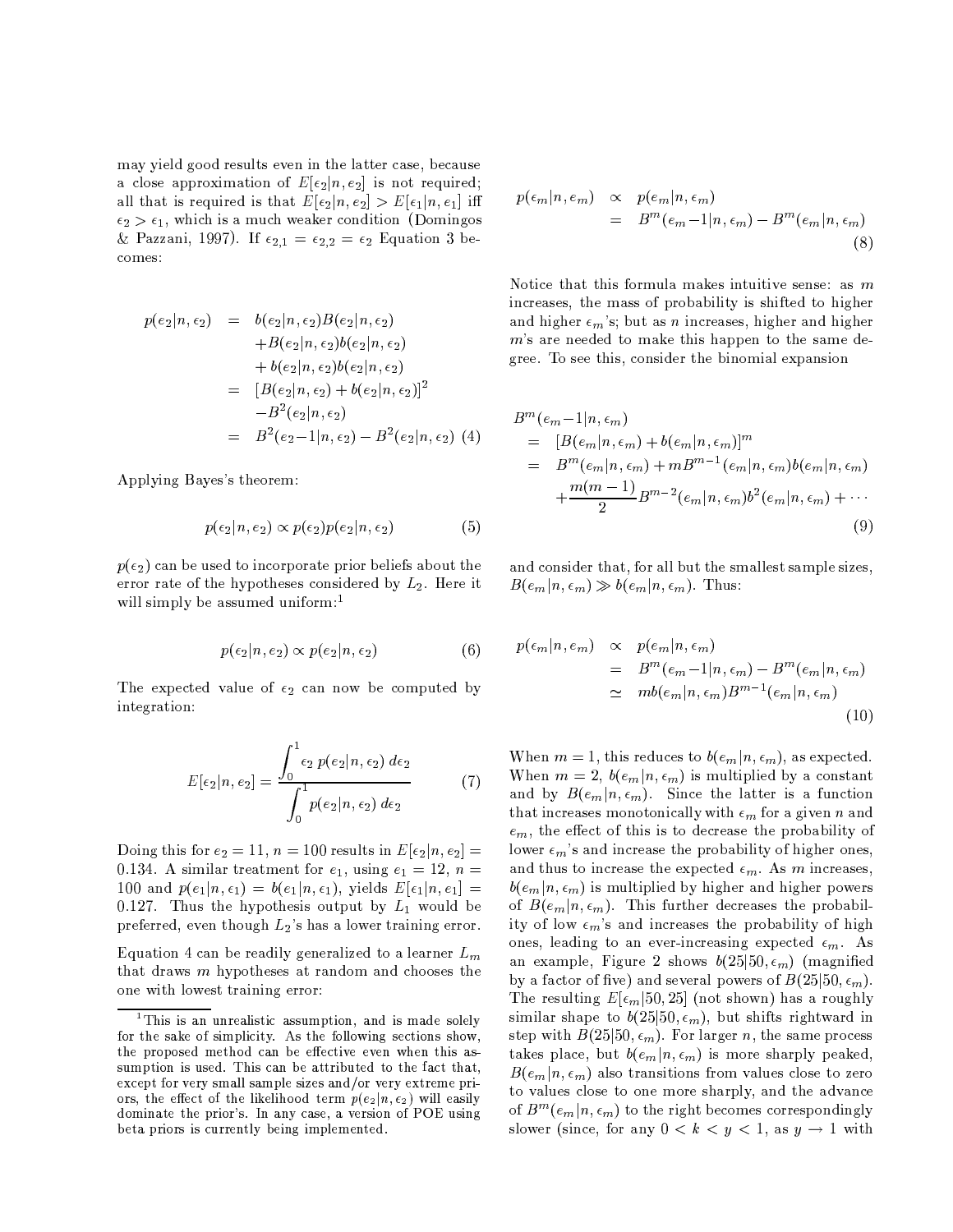

Figure 2: Variation of  $b(e_m|n, \epsilon_m)$  and powers of  $B(e_m|n, \epsilon_m)$  with  $\epsilon_m$  for  $n = 50, e_m = n/2$ .

k held constant higher and higher  $m$ 's are needed to make  $y^m \leq k$ ). This can be seen by comparing Figure 2 with Figure 3, which shows the corresponding plots for  $n = 500$ .

Equation 8 still assumes that all  $m$  hypotheses drawn are independent, but it can be further generalized to include the dependent case:

$$
p(\epsilon_m | n, \epsilon_m) \propto p(\epsilon_m | n, \epsilon_m)
$$
  
= 
$$
p(\forall_{1 \leq i \leq m} \epsilon_{m,i} \geq \epsilon_m | n, \epsilon_m)
$$
  

$$
-p(\forall_{1 \leq i \leq m} \epsilon_{m,i} > \epsilon_m | n, \epsilon_m)
$$
(11)

Evaluating this expression when high-order dependencies are present will generally not be feasible, but the standard Bayesian network approach (Heckerman, 1996) is applicable here: the number of training errors  $e_{m,i}$  of each hypothesis  $h_{m,i}$  generated by  $L_m$  can be viewed as a node in a Bayesian network, whose parents are the training errors of the hypotheses  $h_{m,j}$  it is primarily dependent on. For example, in many greedy search processes (e.g., standard decision tree induction), if  $h_{m,3}$  was derived from  $h_{m,2}$ , which in turn was derived from  $h_{m,1}$ ,  $e_{m,3}$  will be approximately independent of  $e_{m,1}$  given  $e_{m,2}$ . In general, the Bayesian network for a given learning process will have the DAG (directed acyclic graph) of the search process itself as a subgraph (e.g., in a greedy search each node  $e_{m,i}$ ) will have arcs to the training errors of the hypotheses that were generated from  $h_{m,i}$ ). If  $par(e_{m,i})$  are the parents of  $e_{m,i}$  in the Bayesian network, Equation 11 above reduces to:



Figure 3: Variation of  $b(e_m|n, \epsilon_m)$  and powers of  $B(e_m|n, \epsilon_m)$  with  $\epsilon_m$  for  $n = 500, e_m = n/2$ .

$$
p(\epsilon_m | n, e_m) \propto p(e_m | n, \epsilon_m) =
$$
  
\n
$$
\prod_{i=1}^m p(e_{m,i} \ge e_m | n, \epsilon_m, \forall_{e_{m,j} \in par(e_{m,i})} e_{m,j} \ge e_m)
$$
  
\n
$$
-\prod_{i=1}^m p(e_{m,i} > e_m | n, \epsilon_m, \forall_{e_{m,j} \in par(e_{m,i})} e_{m,j} > e_m)
$$
\n(12)

 $L_1$  and  $L_2$  above were considered to be different learners, but they can equally well be considered different stages of the same learner. For example,  $L_2$  can take the hypothesis output by  $L_1$  as its own first hypothesis. More generally,  $L_m$  can be the result of continuing the search of learner  $L_k$   $(k < m)$  with  $m-k$  more hypotheses. Thus this framework can be applied to problems like decision tree and rule pruning, to which we now turn.

### AN APPLICATION: RULE 3 **INDUCTION**

Most rule induction systems employ a set covering or "separate and conquer" search strategy (Michalski, 1983; Clark & Niblett, 1989). Rules are induced one at a time, and each rule starts with a training set composed of the examples not covered by any previous rules. A rule is induced by adding conditions one at a time, starting with none (i.e., the rule initially covers the entire instance space). The next condition to add is chosen by attempting all possible conditions. Con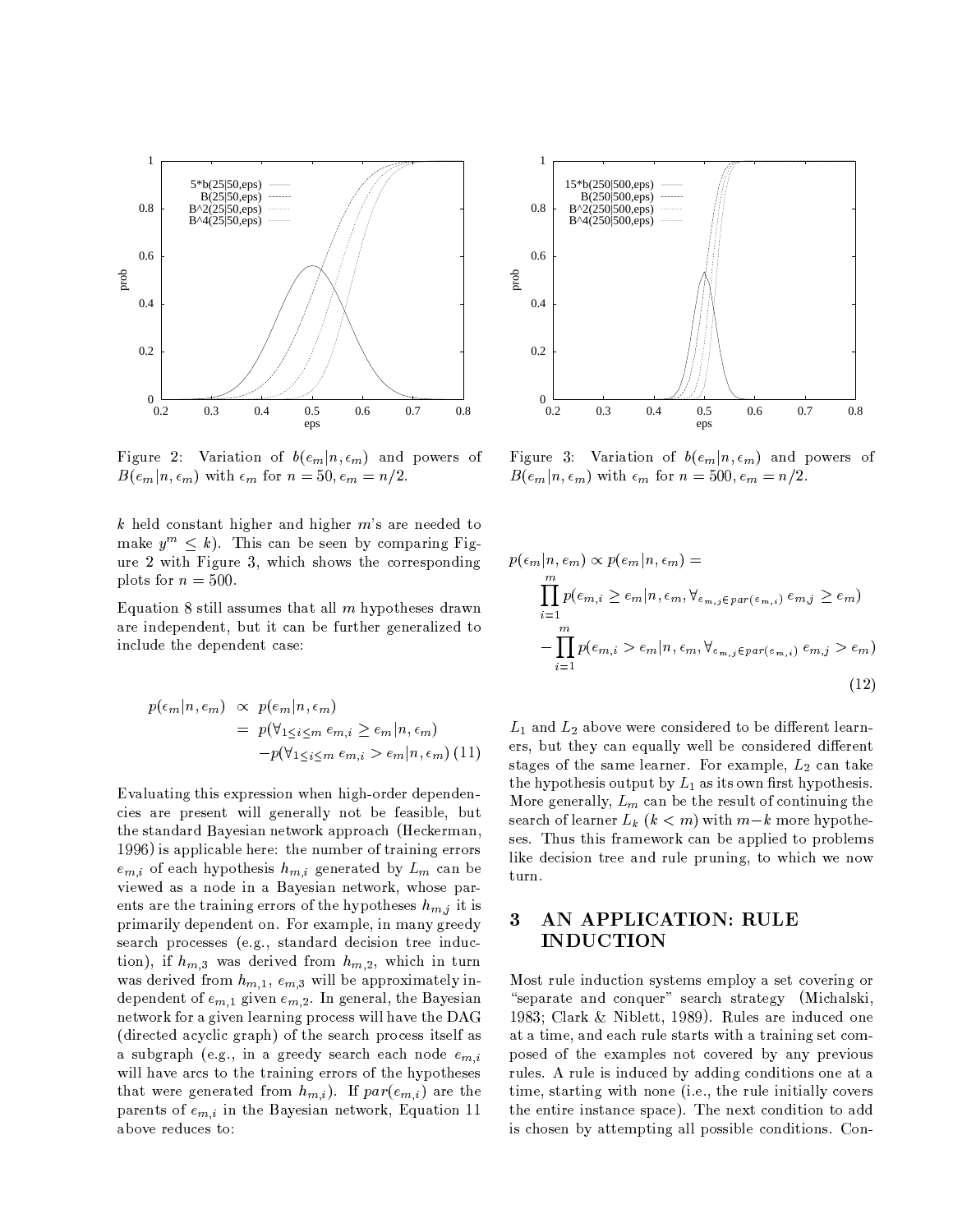ditions on symbolic attributes are typically of the form  $a_i = v_{ij}$ , where  $v_{ij}$  is a possible value of attribute  $a_i$ . Conditions on numeric attributes are typically of the form  $a_i \leq v_{ij}$  or  $a_i > v_{ij}$ , where the thresholds  $v_{ij}$  are usually values of the attribute that appear in the training set. In the beam search process used by many rule learners, at each step the best  $b$  versions of the rule according to some evaluation function are selected for further specialization. AQ (Michalski, 1983) continues adding conditions until the rule is "pure" (i.e., until it covers examples of only one class). This can lead to severe overfitting. The latest version of the CN2 system (Clark & Boswell, 1991) uses a simple and effective Bayesian method to combat this: induction of a rule stops when no specialization improves its error rate, and the latter is computed using a Laplace correction or m-estimate. If  $n_r$  is the number of examples covered by a rule  $r$ , and  $e_r$  is the number of those examples it misclassifies, the conventional estimate of the rule's error rate is  $e_r/n_r$ , but its m-estimate is:

$$
\hat{\epsilon}_r = \frac{e_r + \mathsf{m}\epsilon_0}{n_r + \mathsf{m}}\tag{13}
$$

where  $\epsilon_0$  is the rule's a priori error, which CN2 takes to be the error obtained by random guessing if all classes are equally likely:  $\epsilon_0 = (c-1)/c$ , where c is the number of classes. This prior value is given a weight of m examples (i.e., the behavior of Equation 13 is equivalent to having m additional examples covered by the rule, one of each class). CN2 uses  $m=c$ . As conditions are added, the rule covers fewer and fewer examples, and  $\hat{\epsilon}_r$  tends to  $\epsilon_0$ . Thus a rule making more misclassifications may be preferred if it covers more examples, causing induction to stop earlier and reducing overfitting. Clark and Boswell (Clark & Boswell, 1991) found this version of CN2 to be more accurate than C4.5 (Quinlan, 1993) on 10 of the 12 benchmark datasets they used for testing. However, this scheme ignores that, as more and more conditions are attempted, the probability of finding one that appears to reduce the rule's error merely by chance increases. This will lead the m-estimate to underestimate the chosen condition's true error, and CN2 to overfit. The upward correction made to  $\epsilon_r$  should increase with the number of conditions attempted. The process-oriented evaluation framework described in the previous section allows us to do this in a systematic way.

Let each hypothesis be one version of the rule attempted during the beam search. The main change to Equation 8 required is to take into account that different versions of a rule will cover different numbers

of training examples. In other words,  $n$  is now a function of the hypothesis, and the hypothesis with lowest  $e_i/n_i$  is chosen. Let  $\vec{n}_m = (n_1, \ldots, n_i, \ldots, n_m)$ , where  $n_i$  is the number of examples covered by rule version i, and let  $\hat{\epsilon}_m = \min_{1 \leq i \leq m} \{e_i/n_i\}$  be the lowest trainingset error rate found so far. Equation 8 becomes:

$$
p(\epsilon_m|\vec{n}_m, \hat{\epsilon}_m) \propto p(\hat{\epsilon}_m|\vec{n}_m, \epsilon_m) =
$$
  
\n
$$
\prod_{i=1}^m B(n_i \hat{\epsilon}_m - 1|n_i, \epsilon_m) - \prod_{i=1}^m B(n_i \hat{\epsilon}_m|n_i, \epsilon_m)
$$
\n(14)

This equation does not need to be computed for every rule version generated during the beam search, but only once for each round. One round consists of generating every possible one-step specialization of each rule version in the beam, and selecting the b best. Thus, if there are  $a$  attributes and  $v$  is the maximum number of values of any attribute (in the worst case,  $v = n$  for numeric attributes), one round corresponds to  $O(bav)$  rule versions. Let  $m_k$  be the total number of rule versions generated up to, and including, round  $k$ . Round 1 consists of the initial rule with no conditions, and  $m_1 = 1$ . Induction stops when  $E[\epsilon_{m_k}|\vec{n}_{m_k}, \hat{\epsilon}_{m_k}] \geq E[\epsilon_{m_{k-1}}|\vec{n}_{m_{k-1}}, \hat{\epsilon}_{m_{k-1}}],$  for  $k > 1$ .

Equation 14 is of course only a first approximation. Many other aspects of the rule induction process can be taken into account using Equation 12, and making approximations as needed for computational efficiency. A version of CN2 that takes into account the dependence between each rule version and its parent (i.e., the rule version it specializes by one condition) is currently being implemented.

#### **EMPIRICAL STUDY**  $\overline{\mathbf{4}}$

In order to test the effectiveness of process-oriented evaluation, default and process-oriented versions of CN2 were compared on the benchmark datasets previously used by Clark and Boswell (1991).<sup>2</sup> The processoriented version was implemented by adding the necessary facilities to the CN2 source code. Numerical integration (Equation 7) was performed using Simpson's rule, and  $B(e|n, \epsilon)$  (Equation 2) was computed using the incomplete beta function (Press, Teukolsky, Vetterling & Flannery, 1992). Integrating Equation 14 every time  $E[\epsilon_{m_k}|\vec{n}_{m_k}, \hat{\epsilon}_{m_k}]$  needs to be computed (once

 $2$ With the exception of pole-and-cart, which is not available in the UCI repository (Merz, Murphy & Aha, 1997).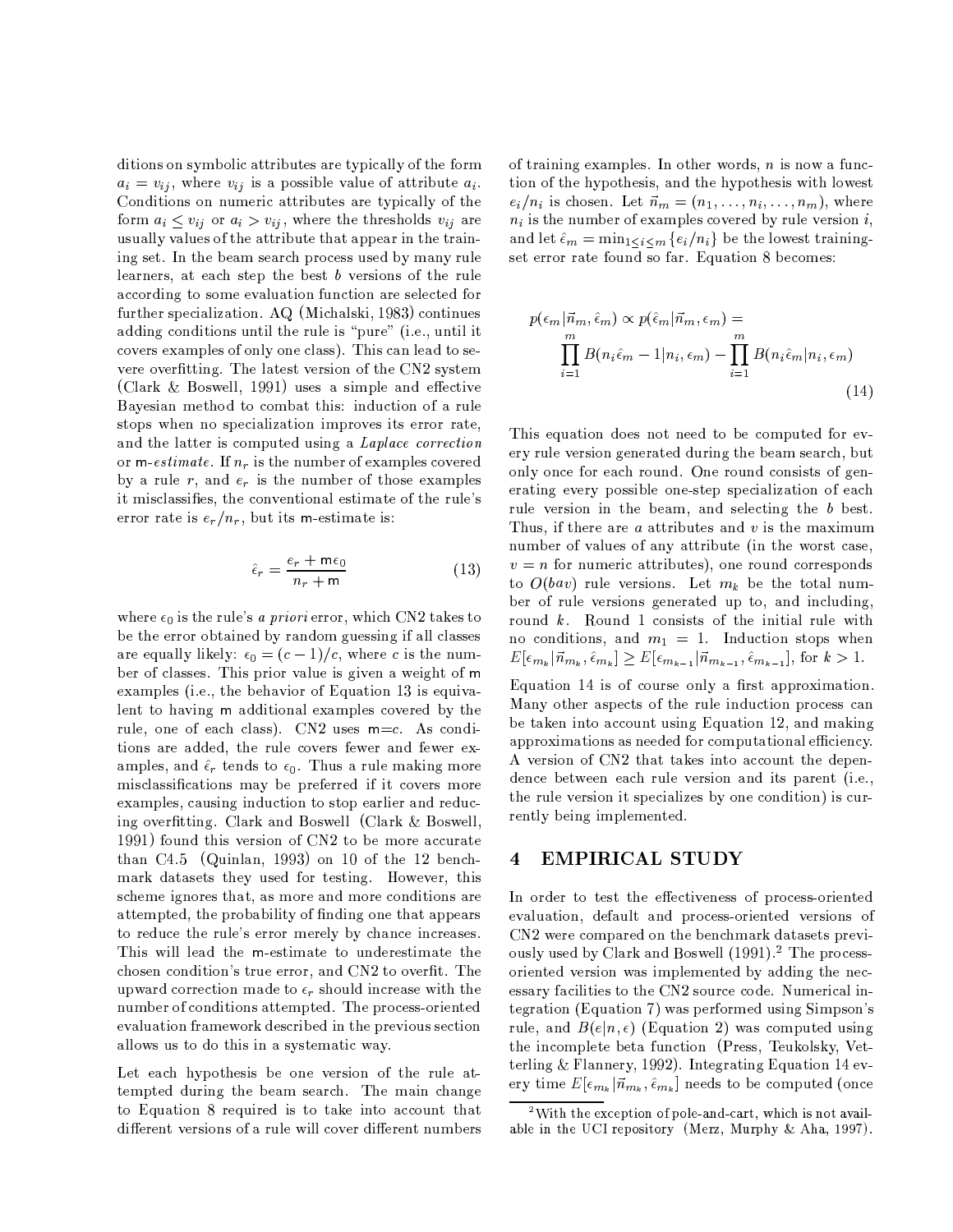per round) would generally significantly slow down the rule induction process. Instead, it was approximated  $by:$ 

$$
p(\epsilon_m|\bar{n}, \hat{\epsilon}_m) \propto p(\hat{\epsilon}_m|\bar{n}, \epsilon_m) =
$$
  

$$
B^m(\bar{n}\hat{\epsilon}_m - 1|\bar{n}, \epsilon_m) - B^m(\bar{n}\hat{\epsilon}_m|\bar{n}, \epsilon_m)
$$
 (15)

where  $\bar{n} = \frac{1}{m} \sum_{i=1}^{m} n_i$ . This replaces each of the products with a single-step computation, speeding up evaluation by  $O(m)$ . CN2's Laplace estimates are still used to choose the best  $b$  specializations in each round. This is preferable to using uncorrected estimates, since as implemented POE has no preference between hypotheses within the same round, and this is also a factor in avoiding overfitting. However, the Laplace correction distorts the values used by Equation 15. This will be particularly pronounced when there are many classes, since CN2 uses  $m = c$ . In order to minimize this problem,  $m = 2$  was used with POE.<sup>3</sup>

The experimental procedure of (Clark & Boswell, 1991) was followed. Each dataset was randomly divided into 67% for training and 33% for testing, and the error rate and theory size (total number of conditions) were measured for default CN2 and CN2-POE. This was repeated 20 times. The average results and their standard deviations are shown in Table 1.4

POE reduces CN2's error rate in 8 of the 11 datasets. Using a sign test, these results are significant at the 4% level. In other words, POE improves CN2 with high confidence. It also produces simpler rule sets in all but two of the datasets. With the approximation used, POE did not noticeably increase CN2's running time. This is also due to the fact that POE tends to make induction stop sooner than in default CN2, as evinced by the theory size results.

While these results are encouraging, they do not necessarily prove that CN2-POE reduces overfitting by taking into account the increasing number of rule versions generated as search progresses. If this is indeed what is taking place, the difference in error between default CN2 and CN2-POE ( $error_{CN2}-error_{CN2-POE}$ ) should increase with the dataset's number of at-

tributes, since this will increase the number of rule versions generated in each round. In order to test this hypothesis, experiments were carried out in artificial domains. Concepts defined as Boolean functions in disjunctive normal form were used as targets. The datasets were composed of 100 training examples and 1000 test examples described by a variable number of attributes  $a$ . The number of literals  $d$  in each disjunct was generated at random, with a mean of  $d=5$ and a variance of  $5 \times (1 - \frac{5}{a})$ . This is obtained by including each literal in the disjunct with probability  $\frac{5}{a}$ . Literals were negated or not with equal probability. The number of disjuncts was set to  $2^{d-1} = 16$ . which ensures the concept covers roughly half the instance space. Equal numbers of positive and negative examples were included in the dataset, and positive examples were divided evenly among disjuncts. In each run a different target concept was used. One hundred runs were conducted for each value of a between 10 and 100 (at intervals of 5), and the correlation between  $\left(error_{CN2} - error_{CN2-POE}\right)$  and a was measured. This was found to be highly positive ( $\rho = 0.66$ ), confirming our hypothesis.

#### **RELATED WORK** 5

The literature on model selection and error estimation is very large, and we will not attempt to review it here. The incompleteness of representation-oriented evaluation was noted 20 years ago by Pearl (1978):

It would, therefore, be more appropriate to connect credibility with the nature of the selection procedure rather than with properties of the final product. When the former is not explicitly known ... simplicity merely serves as a rough indicator for the type of processing that took place prior to discovery.

Huber (St. Amant & Cohen, 1997; Huber, 1994) expresses thus the need for process-oriented evaluation:

Data analysis is different from, for example, word processing and batch programming: the correctness of the end product cannot be checked without inspecting the path leading to it.

Several pieces of previous work take into account the number of hypotheses being compared, and so can be considered early steps towards process-oriented evaluation. This includes notably systems that use the

<sup>&</sup>lt;sup>3</sup>Simply changing  $m = c$  to  $m = 2$  in default CN2 does not change its performance on the datasets used.

<sup>&</sup>lt;sup>4</sup>There are some differences between CN2's results and those reported in (Clark & Boswell, 1991). This may be due to the fact that the default version of CN2 uses a beam size of 5, whereas Clark and Boswell used  $b = 20$ . The distribution version of CN2 may also differ from the one used in (Clark & Boswell, 1991).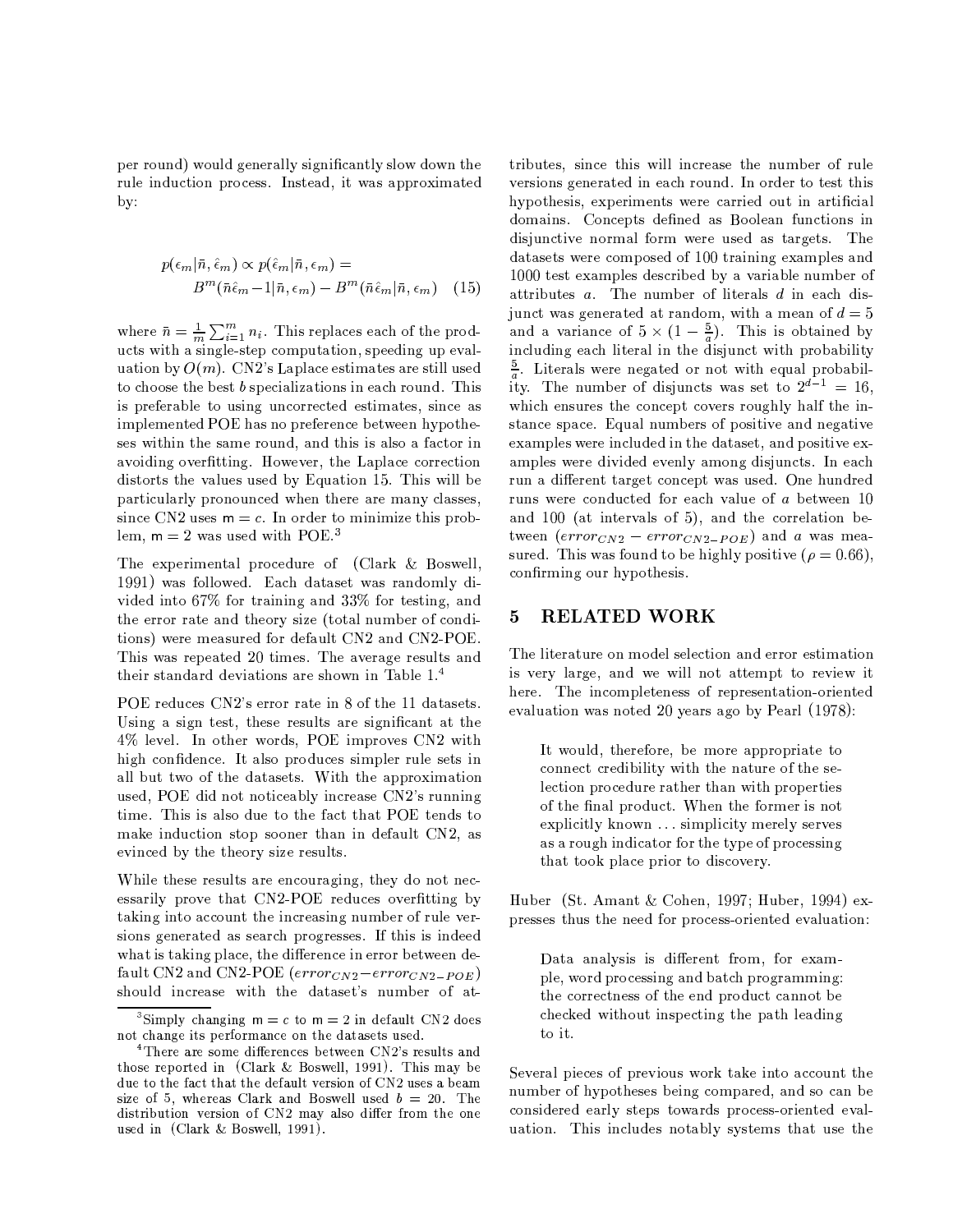Table 1: Empirical results: error rates and theory sizes of default CN2 and CN2 with process-oriented evaluation  $(CN2-POE)$ .

| Dataset       | Error rate     |                     | Theory size     |                 |
|---------------|----------------|---------------------|-----------------|-----------------|
|               | CN2            | CN <sub>2</sub> POE | CN2             | $CN2-POE$       |
| <b>Breast</b> | $30.0 \pm 1.4$ | $29.7 \pm 1.4$      | $114.5 \pm 2.4$ | 58.7 $\pm 2.6$  |
| Echocardio    | $32.7 \pm 1.2$ | $32.3 \pm 1.3$      | $42.9 \pm 1.2$  | $35.4 \pm 2.1$  |
| Glass         | $39.0 \pm 1.5$ | $38.3 \pm 1.7$      | $51.8 \pm 1.0$  | $54.7 \pm 1.1$  |
| HeartC        | $20.8 \pm 0.8$ | $22.5 \pm 0.8$      | $57.8 \pm 0.9$  | $52.0 \pm 1.0$  |
| HeartH        | $22.4 \pm 1.1$ | $21.8 \pm 1.3$      | $69.2 \pm 1.5$  | 60.3 $\pm$ 1.4  |
| Hepatitis     | $21.2 \pm 0.9$ | $19.2 \pm 1.3$      | $40.2 \pm 1.7$  | $34.0 \pm 1.3$  |
| Lympho        | $21.4 \pm 1.1$ | $24.1 \pm 1.1$      | $39.5 \pm 0.7$  | $38.7 \pm 1.0$  |
| Soybean       | $19.5 \pm 1.0$ | $19.4 \pm 1.0$      | $116.7 \pm 2.3$ | $110.9 \pm 3.1$ |
| Thyroid       | $4.1 \pm 0.2$  | $3.8 \pm 0.2$       | $97.5 \pm 2.0$  | $104.8 \pm 2.0$ |
| Tumor         | $60.1 \pm 1.0$ | $65.1 \pm 1.3$      | $302.8 \pm 4.6$ | $273.9 \pm 4.4$ |
| Voting        | $4.8 \pm 0.4$  | $4.3 \pm 0.3$       | 61.7 $\pm 2.9$  | $49.6 \pm 2.5$  |

Bonferroni correction when testing significance (e.g., (Kass, 1980; Gaines, 1989; Jensen & Schmill, 1997); see also (Miller, 1981; Klockars & Sax, 1986; Westfall & Wolfinger, 1997)). A key difference between these systems and what is proposed here is that they require a somewhat arbitrary choice of significance threshold, while this paper directly attempts to optimize the end goal (expected generalization error). Also, the Bonferroni correction does not take hypothesis dependencies into account, while the present framework offers (at least in principle) a way of doing so.

Quinlan and Cameron-Jones's (1995) "layered search" method for automatically selecting CN2's beam width can also be considered a form of process-oriented evaluation. While layered search and CN2-POE have similar aims, their biases differ: layered search limits the search's width, while CN2-POE limits its length. The latter may be more effective in reducing the fragmentation and small disjuncts problems (Pagallo & Haussler, 1990; Holte, Acker & Porter, 1989). The assumptions made by the heuristic proposed here are also clearer than those implicit in Quinlan and Cameron-Jones's measure.

Evaluating models that are the result of a search process, not just of fitting the parameters of a predetermined structure, has traditionally not been a concern of statisticians. However, this is beginning to change (Chatfield, 1995).

Some of the arguments made here for taking into account the number of hypotheses attempted are made in greater detail in (Cohen & Jensen, 1997) and  $(Ng)$ , 1997). The present paper goes further in arguing that other aspects of the search process should also be taken

into account whenever possible (for example, in rule induction, the number of examples covered by each hypothesis).

#### **FUTURE WORK** 6

The development and evaluation contained in this paper are obviously only preliminary. As mentioned above, a version of CN2-POE that takes hypothesis dependencies into account is currently being implemented. Applications of POE to decision tree induction, backpropagation, instance selection, feature selection and discretization are also areas for future work. In each case, the main issue is likely to be finding the optimal trade-off between the computational and mathematical complexity of POE and its payoff in reduced error rates. The success of the enterprise is likely to hinge on distinguishing strong dependencies from weak ones that can be ignored, and on finding efficient but roughly correct approximations. For most learners in most domains, it is probably not realistic to expect large error reductions from POE, since it does not change the underlying representation or search process. However, if POE's gains are small but consistent across a broad spectrum of learners and domains, it will still be worth developing.

The POE error estimates introduced in this paper have two types of statistical bias. One stems from the fact that, because evaluation focuses on the lowest error found, low outliers have a stronger effect than high ones, leading to a negative bias (i.e., underestimating error). This bias can be estimated and the POE values corrected. This is an area of current work. The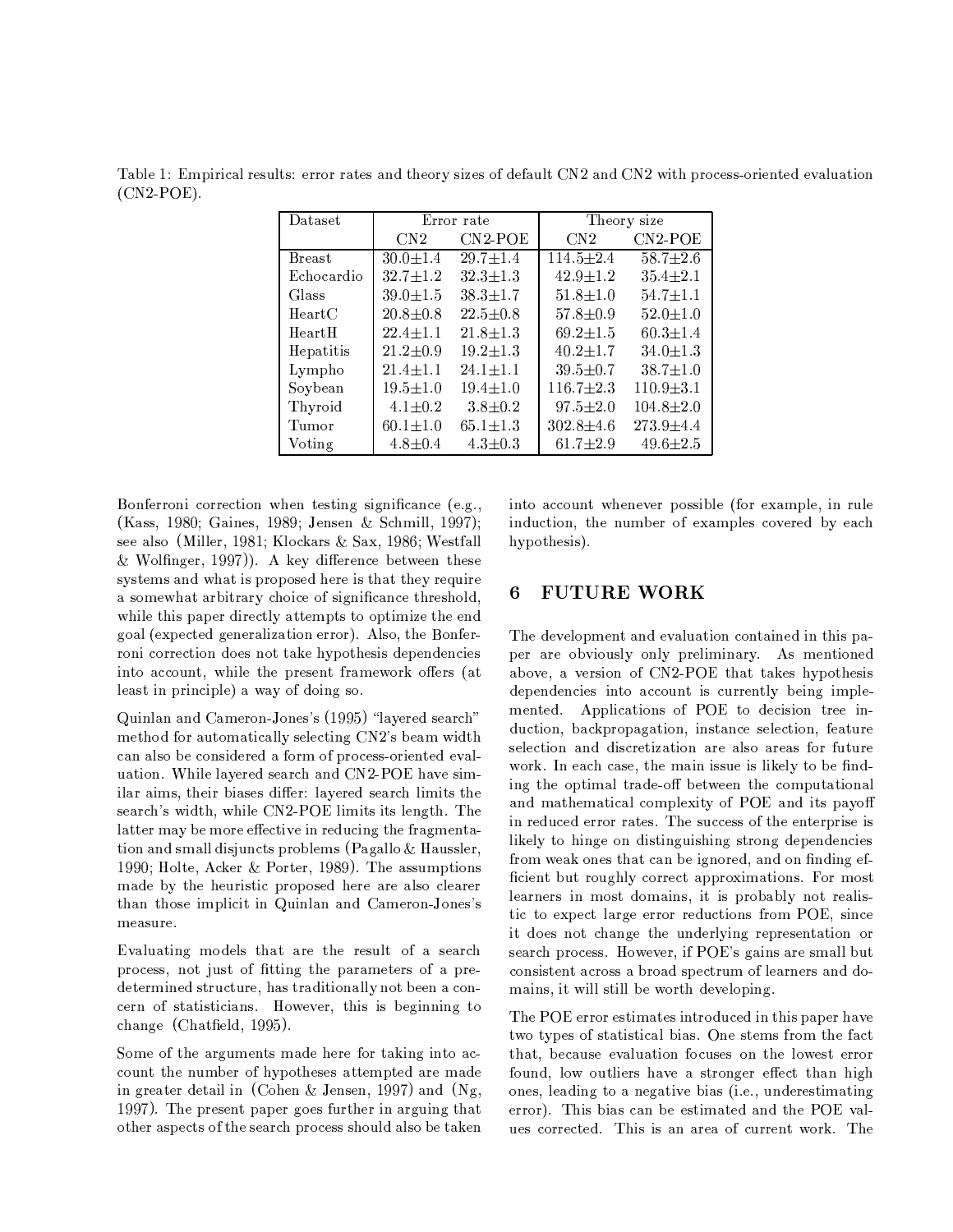second source of bias is the assumption that all hypotheses tried by the learner have similar error rates. This will lead to a positive bias when the error rate is decreasing (i.e., POE will tend to overestimate error at least up to the point where the learner starts overfitting). One way to overcome this is to introduce explicit expectations about the evolution of the learner's error as search progresses. For example, a specific type of curve may be assumed, or an "expected" curve" can be compiled by cross-validation. Another approach is to avoid the assumption of similar error rates, for example by marginalizing over the true error rates of all hypotheses but the chosen one, or by using their maximum-likelihood estimates. Both of these approaches are also currently being studied.

The ultimate goal of POE is to accurately predict a hypothesis's generalization error from its training-set error, using knowledge of how the hypothesis was obtained. How far this is possible remains an open question.

#### 7 **CONCLUSION**

Two main types of model selection are currently available. In *data-oriented evaluation*, a hypothesis's score does not depend on its form or how the hypothesis was found, but only on its performance on the data. In representation-oriented evaluation, the score depends on the data and on the hypothesis's form, but not on the search process that led to it. This paper argued that the latter cannot be ignored, and proposed process-oriented evaluation (POE), which takes all three factors into account. An application of POE to the CN2 rule induction system was found to reduce error in 8 of 11 benchmark datasets, and produce simpler theories in 9. Experiments in artificial domains support the hypothesis that these gains stem at least partly from CN2-POE's use of search process information.

## References

- Akaike, H. (1978). A Bayesian analysis of the minimum AIC procedure. Annals of the Institute of Statistical Mathematics, 30A, 9-14.
- Breiman, L., Friedman, J. H., Olshen, R. A., & Stone, C. J. (1984). Classification and Regression Trees. Belmont, CA: Wadsworth.
- Brunk, C., & Pazzani, M. J. (1991). An investigation of noise-tolerant relational concept learning algorithms. Proceedings of the Eighth International

Workshop on Machine Learning (pp. 389-393). Evanston, IL: Morgan Kaufmann.

- Chatfield, C. (1995). Model uncertainty, data mining and statistical inference. Journal of the Royal Statistical Society A, 158.
- Cheeseman, P. (1990). On finding the most probable model. In J. Shrager & P. Langley (Eds.), Computational Models of Scientific Discovery and *Theory Formation* (pp. 73–95). San Mateo, CA: Morgan Kaufmann.
- Cheeseman, P., & Oldford, R. W. (1994). Preface. In P. Cheeseman & R. W. Oldford (Eds.), Selecting Models from Data: Artificial Intelligence and Statistics IV. New York: Springer-Verlag.
- Clark, P., & Boswell, R. (1991). Rule induction with CN2: Some recent improvements. Proceedings of the Sixth European Working Session on Learning (pp. 151-163). Porto, Portugal: Springer-Verlag.
- Clark, P., & Niblett, T. (1989). The CN2 induction algorithm. Machine Learning, 3, 261-283.
- Cohen, P. R., & Jensen, D. (1997). Overfitting explained. Preliminary Papers of the Sixth International Workshop on Artificial Intelligence and *Statistics* (pp. 115–122). Fort Lauderdale, FL: Society for Artificial Intelligence and Statistics.
- DeGroot, M. H. (1986). Probability and Statistics (2nd ed.). Reading, MA: Addison-Wesley.
- Domingos, P. (1997). Why does bagging work? A Bayesian account and its implications. Proceedings of the Third International Conference on Knowledge Discovery and Data Mining (pp. 155– 158). Newport Beach, CA: AAAI Press.
- Domingos, P. (1998). Occam's two razors: The sharp and the blunt. Submitted.
- Domingos, P., & Pazzani, M. (1997). On the optimality of the simple Bayesian classifier under zero-one  $loss. \ Machine \ Learning, 29, 103-130.$
- Efron, B., & Tibshirani, R. J. (1993). An Introduction to the Bootstrap. New York: Chapman and Hall.
- Gaines, B. R. (1989). An ounce of knowledge is worth a ton of data. Proceedings of the Sixth International Workshop on Machine Learning (pp. 156-159). Ithaca, NY: Morgan Kaufmann.
- Heckerman, D. (1996). Bayesian networks for knowledge discovery. In U. M. Fayyad, G. Piatetsky-Shapiro, P. Smyth, & R. Uthurusamy (Eds.),  $Ad$ vances in Knowledge Discovery and Data Mining (pp. 273–305). Menlo Park, CA: AAAI Press.